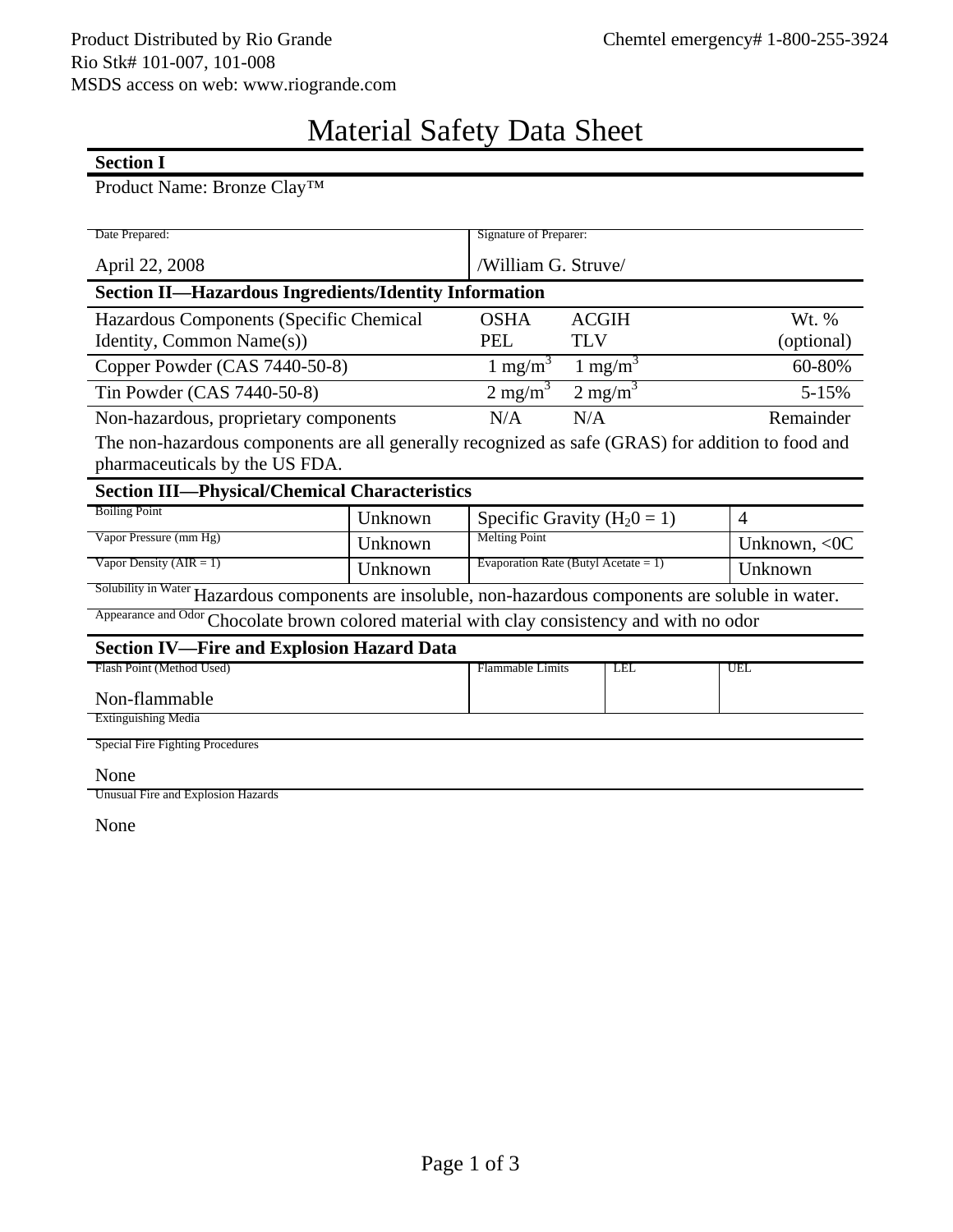| <b>Section V-Reactivity Data</b>                                                                 |                       |       |                                                                                                 |  |  |  |
|--------------------------------------------------------------------------------------------------|-----------------------|-------|-------------------------------------------------------------------------------------------------|--|--|--|
| Stability                                                                                        | Unstable              |       | <b>Conditions to Avoid</b>                                                                      |  |  |  |
|                                                                                                  | Stable                | X     | None                                                                                            |  |  |  |
| Incompatibility (Materials to Avoid)                                                             |                       |       |                                                                                                 |  |  |  |
| Acids, bases, oxidizers, azides, ethylene oxide, acetylene, and ammonium nitrate.                |                       |       |                                                                                                 |  |  |  |
| Hazardous Decomposition or Byproducts                                                            |                       |       |                                                                                                 |  |  |  |
| Metal fumes may be produced in a burning building.                                               |                       |       |                                                                                                 |  |  |  |
| Hazardous Polymerization                                                                         | May Occur             |       | <b>Conditions to Avoid</b>                                                                      |  |  |  |
|                                                                                                  | Will Not Occur        | X     |                                                                                                 |  |  |  |
| <b>Section VI-Health Hazard Data</b>                                                             |                       |       |                                                                                                 |  |  |  |
| Route(s) of Entry                                                                                | Inhalation?           | Skin? | Ingestion?                                                                                      |  |  |  |
|                                                                                                  | None when kept moist. |       | Possible.<br>Possible.                                                                          |  |  |  |
| Health Hazards (Acute and Chronic)                                                               |                       |       |                                                                                                 |  |  |  |
|                                                                                                  |                       |       | Generally not hazardous in normal handling, however good laboratory procedures should always be |  |  |  |
| used. Avoid long term exposure to skin. Avoid drying product to minimize dust formation.         |                       |       |                                                                                                 |  |  |  |
| Acute:                                                                                           |                       |       |                                                                                                 |  |  |  |
| Copper powder component: $LD_{50}$ intraperitoneal mouse 3.5 mg/Kg                               |                       |       |                                                                                                 |  |  |  |
| Tin powder component: Non-toxic $(LD_{50} > 2 g/Kg)$                                             |                       |       |                                                                                                 |  |  |  |
| Chronic:                                                                                         |                       |       |                                                                                                 |  |  |  |
| Ingredients are not considered as "probable" or "suspected" carcinogens by OSHA, IARC, or        |                       |       |                                                                                                 |  |  |  |
|                                                                                                  |                       |       | ACGIH. Dermatitis may result from chronic exposure. Chronic exposure may aggravate those with   |  |  |  |
| pre-existing liver or kidney disease.                                                            |                       |       |                                                                                                 |  |  |  |
| <b>Emergency and First Aid Procedures</b>                                                        |                       |       |                                                                                                 |  |  |  |
| SKIN: Wash exposed area with soap and water. If irritation persists seek medical attention.      |                       |       |                                                                                                 |  |  |  |
| EYES: Wash with plenty of water for at least 15 minutes, lifting lids occasionally. Seek medical |                       |       |                                                                                                 |  |  |  |
| attention.                                                                                       |                       |       |                                                                                                 |  |  |  |
| INJESTION: Give 2-3 glasses of water or milk. Vomiting may occur spontaneously, but it is not    |                       |       |                                                                                                 |  |  |  |
| necessary to induce. Never give liquids to an unconscious person. Seek medical attention.        |                       |       |                                                                                                 |  |  |  |
|                                                                                                  |                       |       |                                                                                                 |  |  |  |